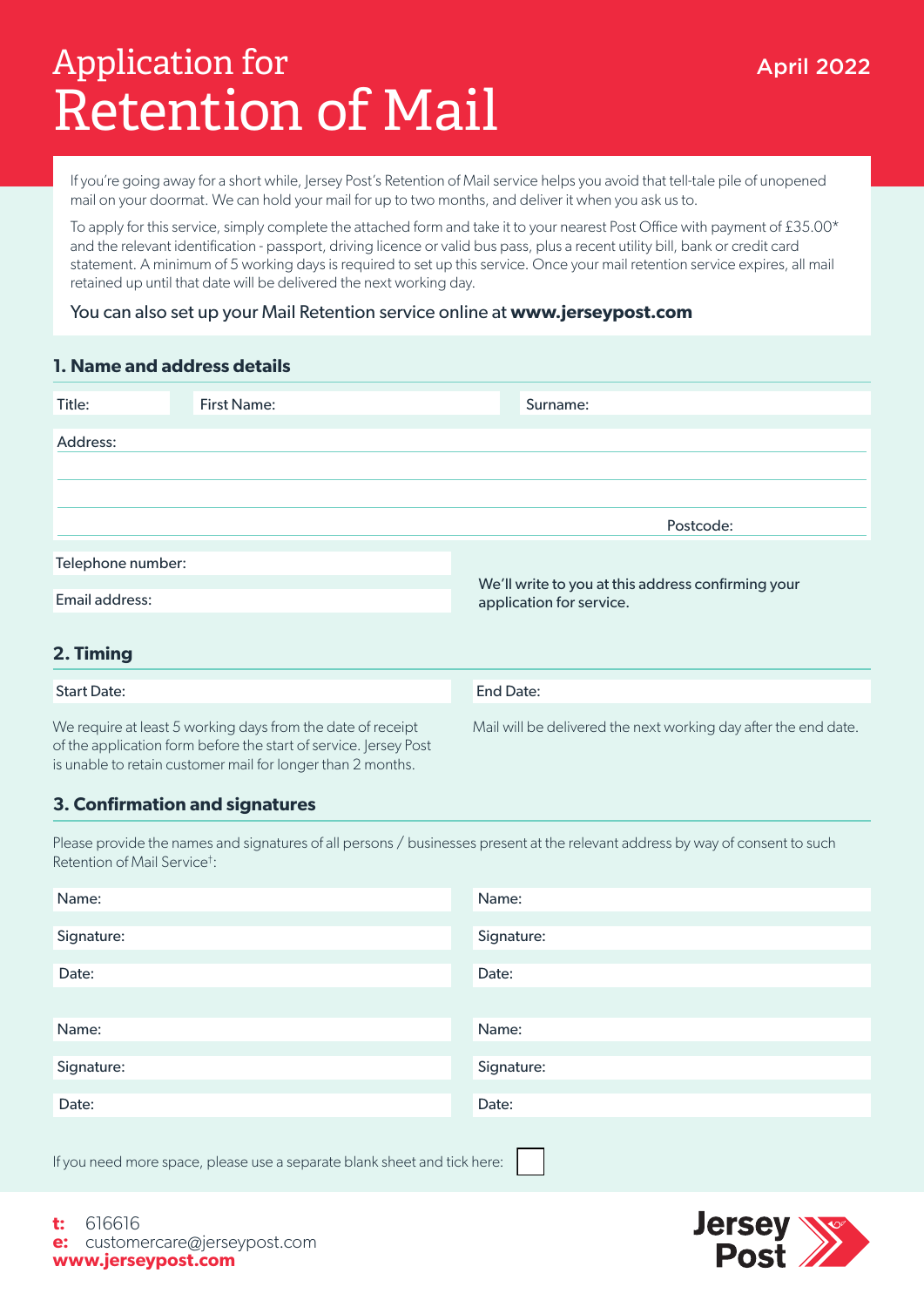## **4. Declaration**

By signing this application for the Retention of Mail Service, you confirm that you have the authority of all the residents of the relevant address, including any businesses registered at that address, as all mail addressed to the property will be retained. You hereby agree to comply with the terms of this Service set out in this document, including Jersey Post's Terms of Business from time to time.

| Name:      |  |  |
|------------|--|--|
| Signature: |  |  |
| Date:      |  |  |
|            |  |  |

## **5. Checklist**

By signing this application for the Retention of Mail Service, you confirm that you have the authority of all the residents of the relevant address, including any businesses registered at that address, as all mail addressed to the property will be retained. You hereby agree to comply with the terms of this Service set out in this document, including Jersey Post's Terms of Business from time to time.



You must provide the following verification of identification to subscribe for this Service:

| One of the following photo ID: | or a declaration from a qualified person** | plus one of the following:       |
|--------------------------------|--------------------------------------------|----------------------------------|
| • Passport                     | that they have known you for at least      | • a utility bill                 |
| • Driving licence              | 3 years and that the signature on the form | • a recent bank/building society |
| • Pensioners' bus pass         | is your true signature.                    |                                  |

## **6. Keep in touch**

### Join our mailing list

We'd like to send you the latest information and exclusive offers from Jersey Post by email. Please tick the below box if you wish to be contacted by us.



Yes please, I'd like to hear about your offers and services.

Please refer to our Privacy Policy at www.jerseypost.com for more details.

\* Price quoted is correct at time of printing and is inclusive of GST at 5%.

\*\* A 'qualified person' is a practising lawyer, accountant or doctor, or a police officer or member of the Royal Court.

† This service will result in all mail which would normally be delivered to the relevant address being retained, regardless of the name of the addressee.

April 2022 **FOR OFFICE USE ONLY**



Date Stamp

**t:** 616616 **e:** customercare@jerseypost.com **www.jerseypost.com**